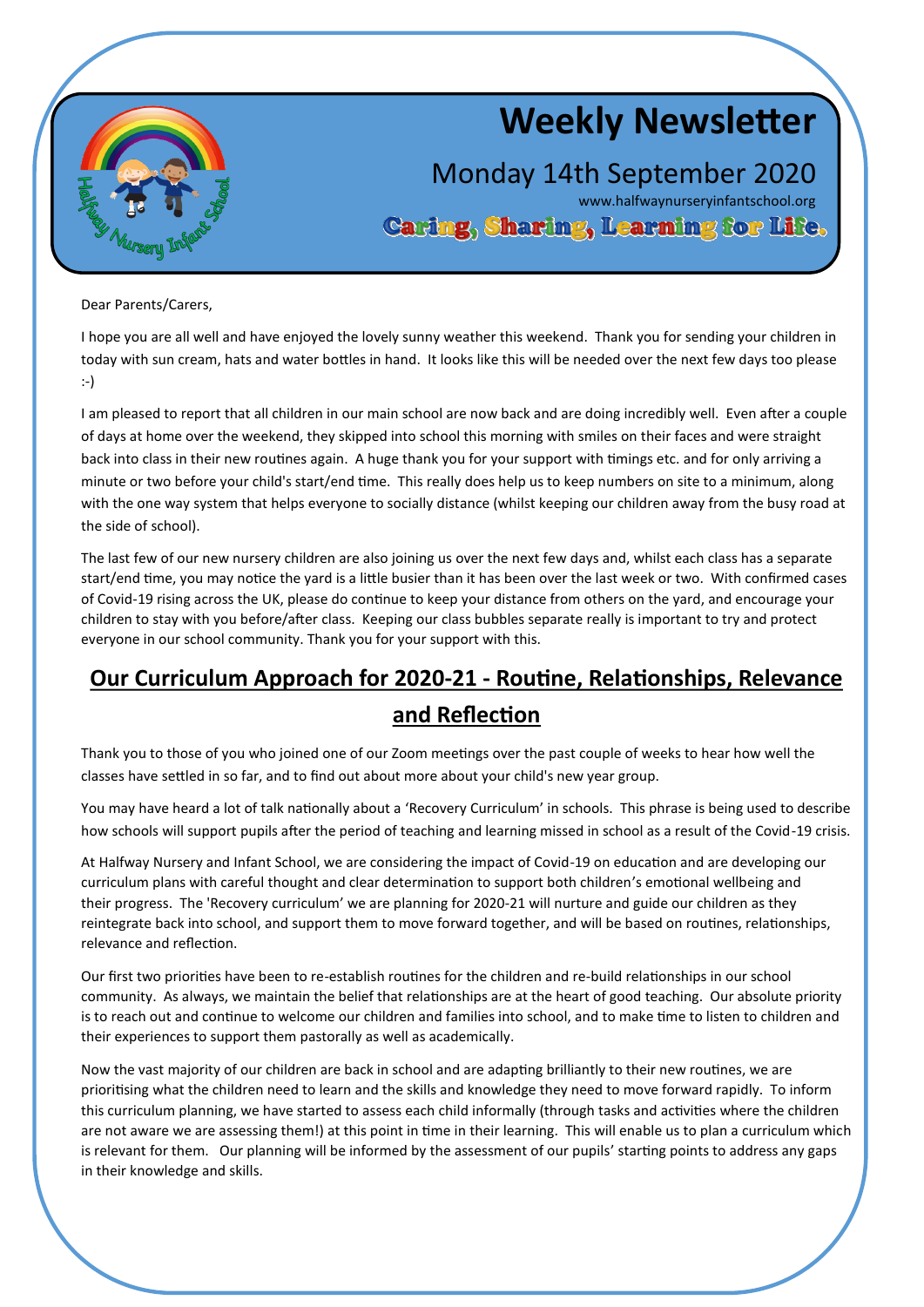We aim to deliver a relevant curriculum which hooks the children's interest with exciting and engaging topics, as we always have done. We will be teaching an ambitious and broad curriculum in all subjects from the start of the autumn term, whilst making use of time to cover missed content. The government recognises that substantial modification may be needed to the curriculum at the start of the year, with teaching time prioritised to address gaps in pupils' knowledge, and schools should return to their normal curriculum by no later than summer term 2021. Whilst continuing to offer a broad and balanced curriculum for all pupils which will include all subjects, there will be an emphasis on -

- Personal, Social and Emotional Development incl. wellbeing and pastoral needs
- Communication and Language incl. early reading, phonics, writing and increasing vocabulary
- Maths
- Physical Development/Education

The Recovery Curriculum will enable children to re-engage in learning and gain the confidence needed to settle back into school ready to learn the academic subject content they need to cover. Our overarching curriculum vision will be to take a holistic approach which is personalised to individual needs with time made for children who require additional support, whilst maintaining an ambitious curriculum for all our children.

The final element in our approach towards the curriculum in 2020-21 will be reflection. We hope it will provide a safe space for the children to express any anxieties or questions they may have including supporting children to explore any feelings they may have experienced, including loss of friendship, social interaction, routine or freedoms etc. We appreciate that the children's needs will change over the course of the year, as will the approach we need to take in school, and, therefore, we will be reflective in our practice. We shall also build in time for the children to reflect on their own experiences, their wellbeing and their learning. We are also working to update remote/online learning opportunities that will be available should a child or bubble have to self-isolate, or if there is a local lockdown.

## **Health and Safety Update**

#### **What will schools do if a pupil shows symptoms of Covid-19 at school?**

The government has published appropriate guidance. If a school believes a child may have symptoms, the child will be supervised out of class whilst parents/carers of the child are contacted so they can collect them and take him/her home. The parent/carer will be advised to arrange a test for the child showing symptoms and all household members should isolate, as explained in the guidance for households with possible or confirmed coronavirus (COVID-19) infection.

There are a number of local test centres within Sheffield for people with symptoms of Covid-19. Tests can be arranged by calling 119, or can be booked online at nhs.uk/coronavirus etc. People can also order home test kits to be sent directly to them. To book an appointment or order a home kit, please visit https://www.gov.uk/get-coronavirus-test.

#### **New campaign to prevent spread of coronavirus**

The 'Hands. Face. Space' public information campaign urges everyone to continue to wash their hands, cover their face and make space to control infection rates and avoid a second peak.

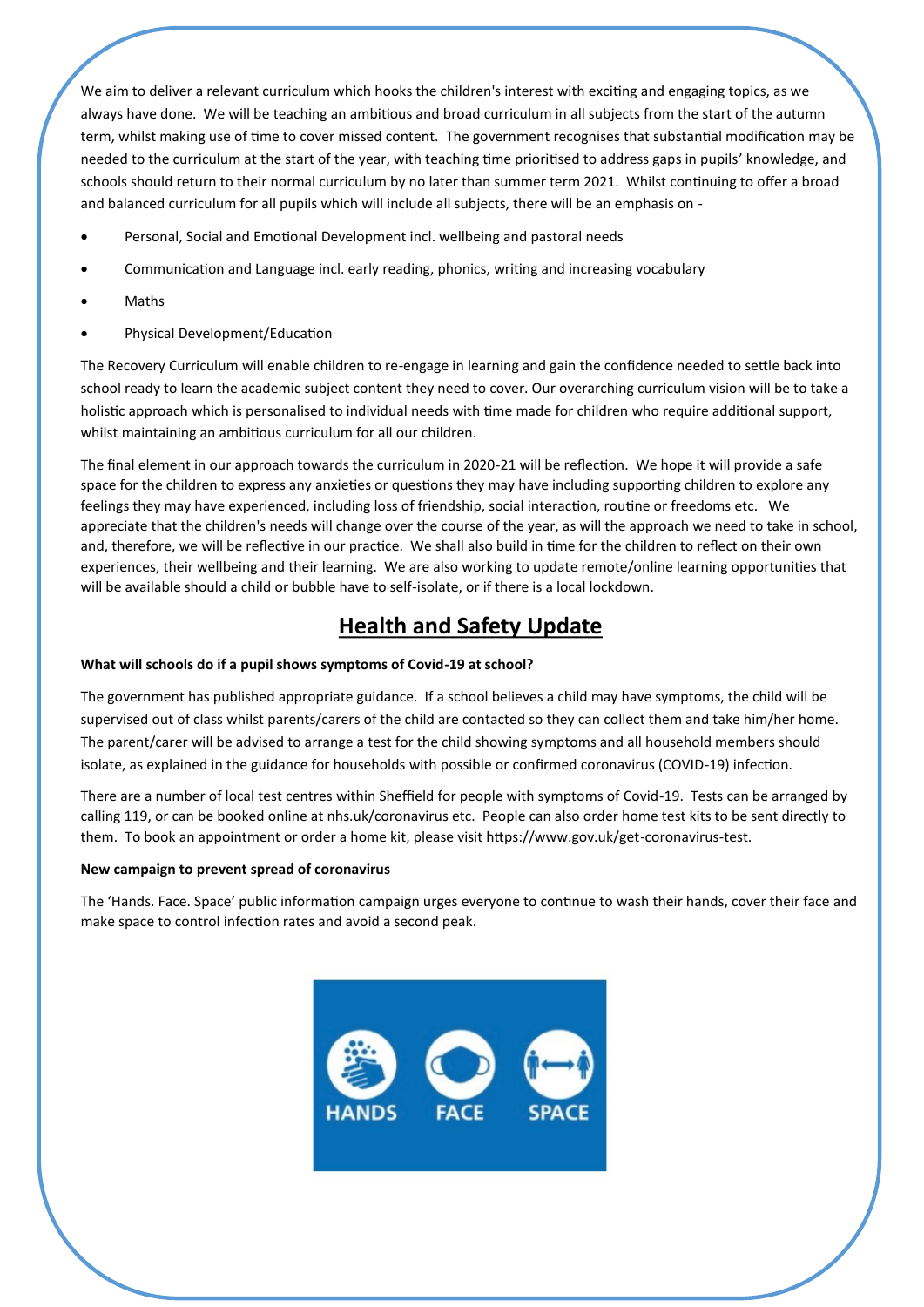#### Washing your hands

Coronavirus can live for an extended period of time on certain surfaces. Washing your hands with soap and water for at least 20 seconds, or using hand sanitiser, regularly throughout the day will reduce the risk of catching or passing on the virus. Whilst we are currently opening gates for you so you do not have contact with any 'touch points' on the school grounds, all children and adults in the building will be asked to clean their hands as they enter the premises.

#### Covering your face

Coronavirus is carried in the air by tiny respiratory droplets that transport the virus. Larger droplets can land on other people or on surfaces they touch while smaller droplets can stay in the air indoors. Face coverings reduce the dispersion of these droplets, meaning if you are carrying the virus you are less likely to spread it when you exhale.

#### Making space

Transmission of the virus is most likely to happen within 2 metres, with risk of increased transmission at shorter distances. Be mindful of this and please make space for others as this has a powerful impact when it comes to containing the spread.

'Hands. Face. Space' are simple but vital behaviours that have the power to protect the public from both the short and potential long-term impact of coronavirus.

#### **Testing**

The public are encouraged to continue to be vigilant of coronavirus symptoms which include a new continuous cough, high temperature, or a loss or change in your sense of taste or smell. If you, or someone you know, displays any symptoms, no matter how mild, please get a free test by calling 119 or visiting NHS.uk.

The Department for Education has worked closely with Public Health England (PHE) and NHS Test and Trace to try and minimise the potential risks of spread. A key part of this is the appropriate use of testing to help identify people who are positive and, subsequently, their contacts.

Crucial to the overall support for schools and colleges is ensuring that everyone with coronavirus symptoms has access to a test as soon as they develop one or more of the main coronavirus symptoms:

- a high temperature
- a new, continuous cough
- the loss or change of their sense of taste or smell, or
- they are recommended to get tested by a healthcare provider (e.g. GP or nurse).

If a pupil, student or staff member develops one or more of the main coronavirus symptoms described above, only they should be tested. There is no need for their households to have a test, unless they are also symptomatic. Unless a pupil, student or staff member has one of the three main coronavirus symptoms, they should only be tested if instructed otherwise by the local authority, health protection team or their GP. As schools and colleges across England return, pupils and students may feel unwell, for example with a sore throat, stomach upset or a headache. These pupils and students do not need to book a test but may need to stay off school, and their parents seek medical advice through their GP or pharmacist as usual.